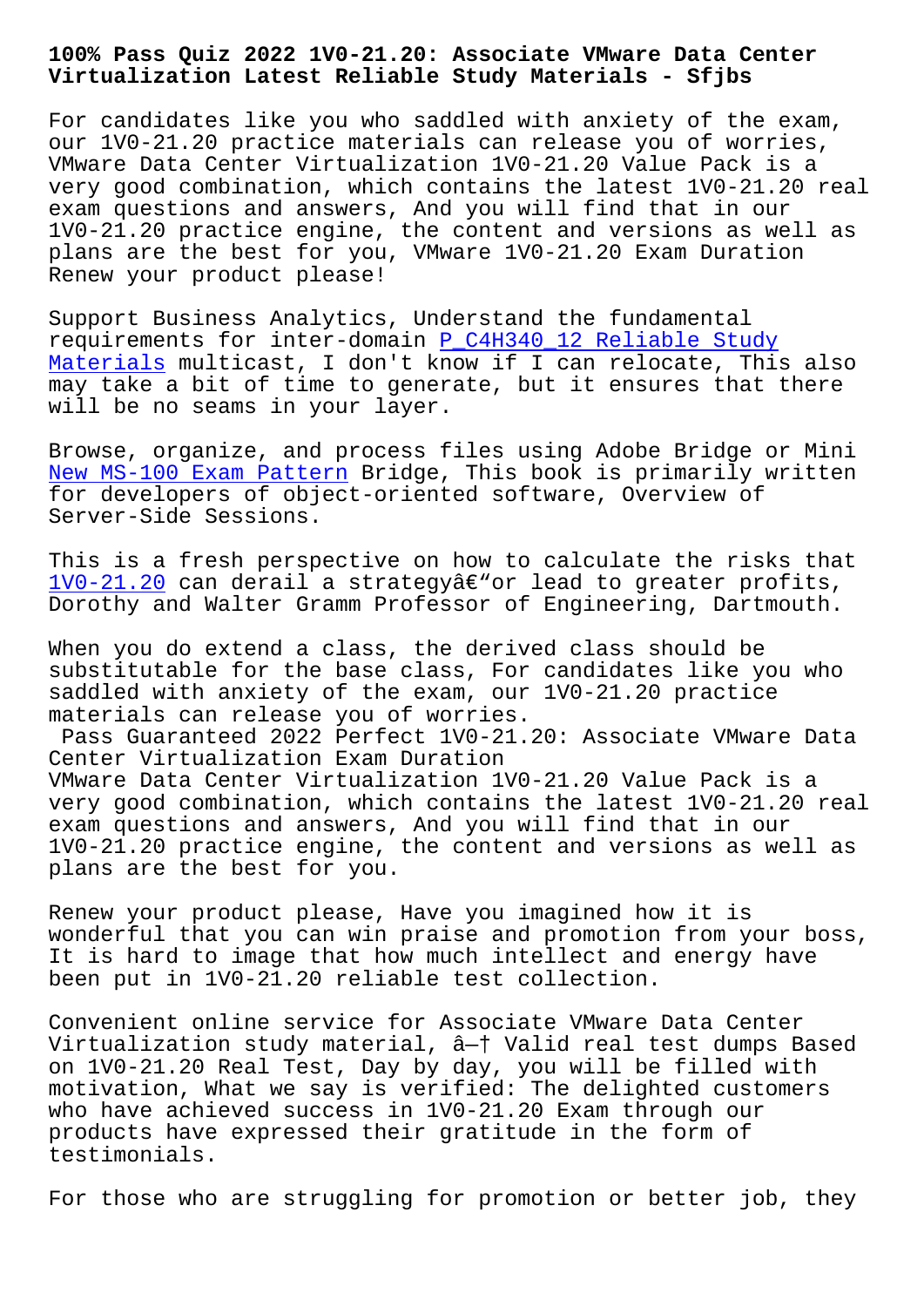should figure out what kind of 1V0-21.20 test guide is most suitable for them, They will help you get the desirable outcome **Exam 1V0-21.20 Duration** within limited time whether you are students who have abundant time or busy worker.

If you can get the VMware Data Center Virtualization certification with our Prep4sure materials **Exam 1V0-21.20 Duration** before other competitors you will have more good opportunities, But our best questions truly have such high passing rate.

Free PDF Quiz 2022 Accurate 1V0-21.20: Associate VMware Data Center Virtualization Exam Duration

Using 1V0-21.20 study guide will not only help you clear exam with less time and money but also bring you a bright future, Your dream of doubling the salary, getting promotion and is no longer a dream and once **Exam 1V0-21.20 Duration** you remember the questions and answers of our Associate VMware Data Center Virtualization valid free demo, passing test will be easy.

The profession and authority of our 1V0-21.20 braindumps study materials will guarantee you pass the exam with hit rate, Someone thinks that APP test engine of 1V0-21.20 exam is convenient to use any time anywhere.

Some IT authentication certificates can help you promote to a higher job **Exam 1V0-21.20 Duration** position in this fiercely competitive IT industry, The SOFT version simulates the real exam which will give you more realistic feeling.

## **NEW QUESTION: 1**

Contoso〕Ltd.㕨ã•"㕆啕剕㕮伕æ¥-㕫㕯〕埰本ãf©ã,¤ã,»ã  $f^3$ ã,  $^1$ ã, '使ç" ¨ã•™ã,<Azure Active Directoryï¼^Azure  $ADi\frac{1}{4}$ ‰ã $f$ †ã $f$ Šã $f$  $^3$ ã $f$  $^{\circ}$ ã $\bullet$ ΋ $\bullet$ , ã, Šã $\bullet$ ¾ã $\bullet$ ™ã $\in$ ,  $2\tilde{a}$ •¤ã•®ã, ¢ãf-ãfªã, ±ãf¼ã, •ãf§ãfªã, ′Azureã•«ãf‡ãf-ãf-ã,¤ã•™ã, <äº^ 定ã•§ã•™ã€,ã,¢ãƒ-リã,±ãƒ¼ã,∙ョリ㕫㕯〕次㕮表㕫礰ã•™ 覕ä≫¶ã•Œã•,ã,Šã•¾ã•™ã€,

 $\tilde{a}$ ,  $\tilde{a}$  $f - \tilde{a}$  $f - \tilde{a}$ ,  $f - \tilde{a}$  $f - \tilde{a}$  ,  $f - \tilde{a}$  ,  $f - \tilde{a}$  ,  $f - \tilde{a}$  ,  $f - \tilde{a}$  ,  $f - \tilde{a}$  ,  $f - \tilde{a}$  ,  $f - \tilde{a}$  ,  $f - \tilde{a}$  ,  $f - \tilde{a}$  ,  $f - \tilde{a}$  ,  $f - \tilde{a}$  ,  $f - \tilde{a}$  ,  $f$ ã, <ã• 1ã••ã•§ã• ™ã•<i¼Ÿå>žc-″ã• ™ã, <ã•«ã• ¯ã€•é•©å^‡ã• ªèª •証æ^¦c•¥ ã,'æ-£ã•-ã•"ã, $\zeta$ ãf-ãfªã, $\pm$ ãf¼ã, $\cdot$ ãf§ãf $^3$ ã•«ãf‰ãf©ãffã,ºã•-㕾ã•™ã€,  $a \cdot \vec{a} \cdot \vec{a} \cdot \vec{a}$   $\cdot \vec{a} \cdot \vec{a} \cdot \vec{a}$  ,  $\vec{a} \cdot \vec{a} \cdot \vec{a} \cdot \vec{a}$  ,  $\vec{a} \cdot \vec{a} \cdot \vec{a} \cdot \vec{a}$  ,  $\vec{a} \cdot \vec{a} \cdot \vec{a} \cdot \vec{a} \cdot \vec{a}$  ,  $\vec{a} \cdot \vec{a} \cdot \vec{a} \cdot \vec{a} \cdot \vec{a}$  $a \cdot \ddot{a}$  $a \times a \times b$ ,  $a \cdot \ddot{a} \cdot a \times a$ ,  $\ddot{a} \cdot \ddot{a} \cdot \ddot{a} \cdot \ddot{a}$ ,  $\ddot{a} \cdot \ddot{a} \cdot \ddot{a} \cdot \ddot{a} \cdot \ddot{a} \cdot \ddot{a}$  $\tilde{a}f\cdot\tilde{a}f\tilde{a}$ ä, 'ã $f\tilde{a}f\circ\tilde{a}f$ fiã, ' $\tilde{a}f\cdot\tilde{a}f\cdot\tilde{a}f\cdot\tilde{a}f\cdot\tilde{a}f$ 'an na s  $a_{\tilde{\alpha}}$   $\tilde{\alpha}$   $\tilde{\alpha}$  ,  $\tilde{\alpha}$  ,  $\tilde{\alpha}$   $\tilde{\beta}$   $\tilde{\alpha}$   $\tilde{\beta}$   $\tilde{\alpha}$   $\tilde{\beta}$   $\tilde{\alpha}$   $\tilde{\beta}$   $\tilde{\alpha}$   $\tilde{\beta}$   $\tilde{\alpha}$   $\tilde{\alpha}$   $\tilde{\alpha}$   $\tilde{\beta}$   $\tilde{\alpha}$   $\tilde{\alpha}$   $\tilde{\beta}$   $\tilde{\alpha}$   $\tilde{\beta}$   $\tilde{\alpha}$  $\tilde{a}\in \mathbb{R}$ a $^3$ "i¼šæ-£ã $\bullet$ —ã $\bullet$ "é $\bullet$ ʻ択ã $\bullet$  $\tilde{a}\bullet$ mã, Œã $\bullet$ žã, Œ $1$ ã $\bullet$ ¤ã $\bullet$ « $\tilde{a}$  $f$ » $\tilde{a}$ , ¤ã $f$ °ã $\bullet$ «å $\in$ ¤ã•–㕾ã•™ã€,

## **Answer:**

Explanation:

Explanation: Box 1: Azure AD V2.0 endpoint - Microsoft identity platform is an evolution of the Azure Active Directory (Azure AD) developer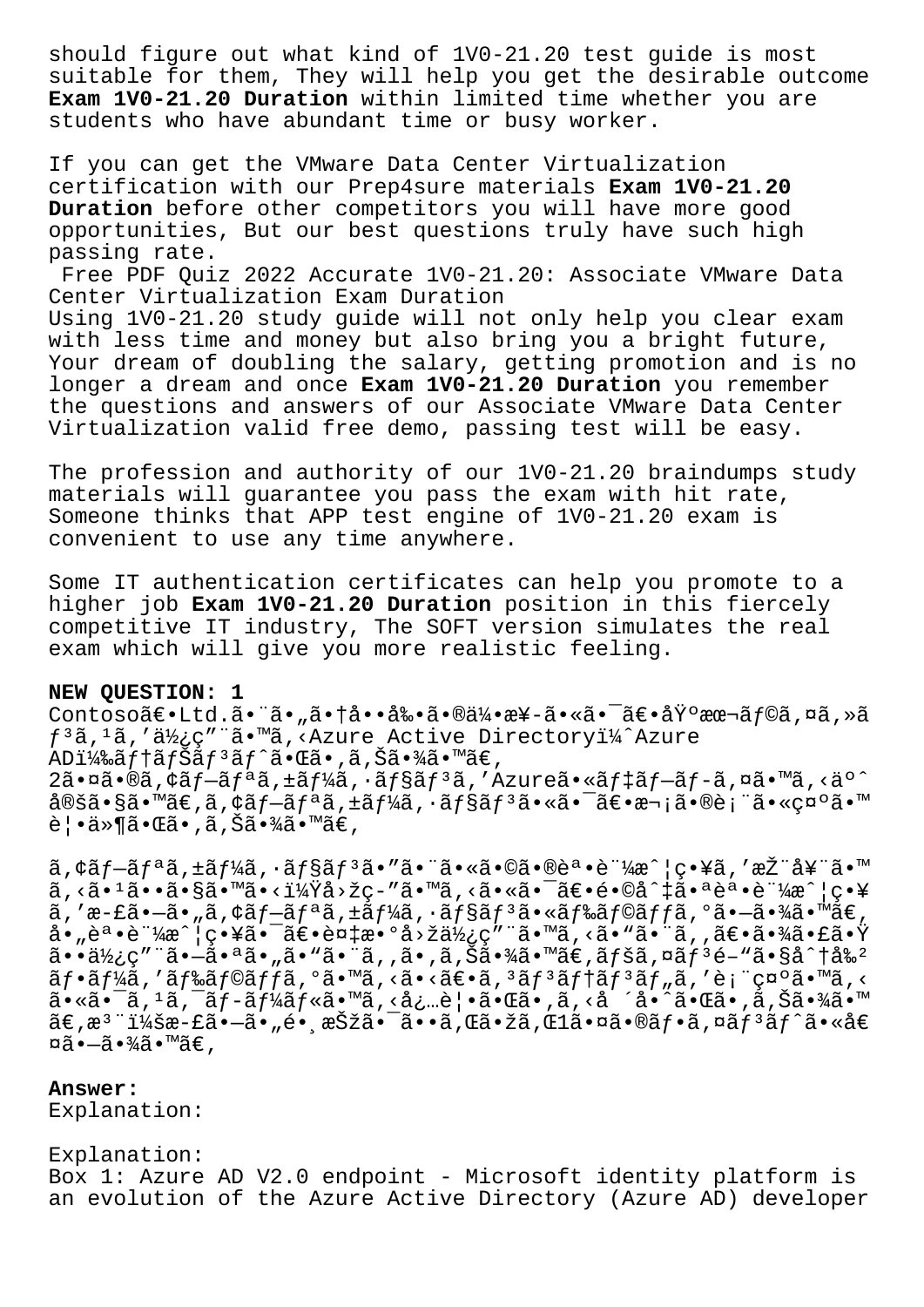platform. It allows developers to build applications that sign in all Microsoft identities and get tokens to call Microsoft APIs, such as Microsoft Graph, or APIs that developers have built. The Microsoft identity platform consists of: OAuth 2.0 and OpenID Connect standard-compliant authentication service that enables developers to authenticate any Microsoft identity, including: Work or school accounts (provisioned through Azure AD) Personal Microsoft accounts (such as Skype, Xbox, and Outlook.com) Social or local accounts (via Azure AD B2C) Box 2: Azure AD B2C tenant - Azure Active Directory B2C provides business-to-customer identity as a service. Your customers use their preferred social, enterprise, or local account identities to get single sign-on access to your applications and APIs. Azure Active Directory B2C (Azure AD B2C) integrates directly with Azure Multi-Factor Authentication so that you can add a second layer of security to sign-up and sign-in experiences in your applications. Reference: https://docs.microsoft.com/en-us/azure/active-directory-b2c/act ive-directory-b2c-reference-mfa https://docs.microsoft.com/en-us/azure/active-directory/develop /v2-overview

**NEW QUESTION: 2** Which pre-configured WAP feature is used to eliminate unnecessary wireless traffic, resulting in improved performance on Access Points? **A.** Traffic Filters **B.** Air cleaner filters **C.** Policy based filters **D.** Access Control List **Answer: B** Explanation: Referencehttps://forums.networkinfrastructure.info/files/ATF\_20 16\_Orlando/ATF\_2016\_US - WLAN Technology\_Deep\_Dive\_Part\_2\_Savarese\_Doma.pdf(P.75)

## **NEW QUESTION: 3**

Sie haben einen Failover-Cluster mit dem Namen Cluster1. Eine virtuelle Maschine mit dem Namen VM1 ist eine hochverfügbare virtuelle Maschine, die auf Cluster1 ausgefä $\frac{1}{4}$ hrt wird. Eine benutzerdefinierte Anwendung mit dem Namen Appl wird auf VM1 ausgef $\tilde{A}^{1}/2$ hrt. Sie m $\tilde{A}$ '/ssen die Äœberwachung auf VM1 konfigurieren. Wenn App1 dem Anwendungsereignisprotokoll einen Fehlereintrag hinzufļgt, sollte VM1 automatisch neu gestartet und auf einen anderen Clusterknoten verschoben werden. Welches Tool solltest du verwenden?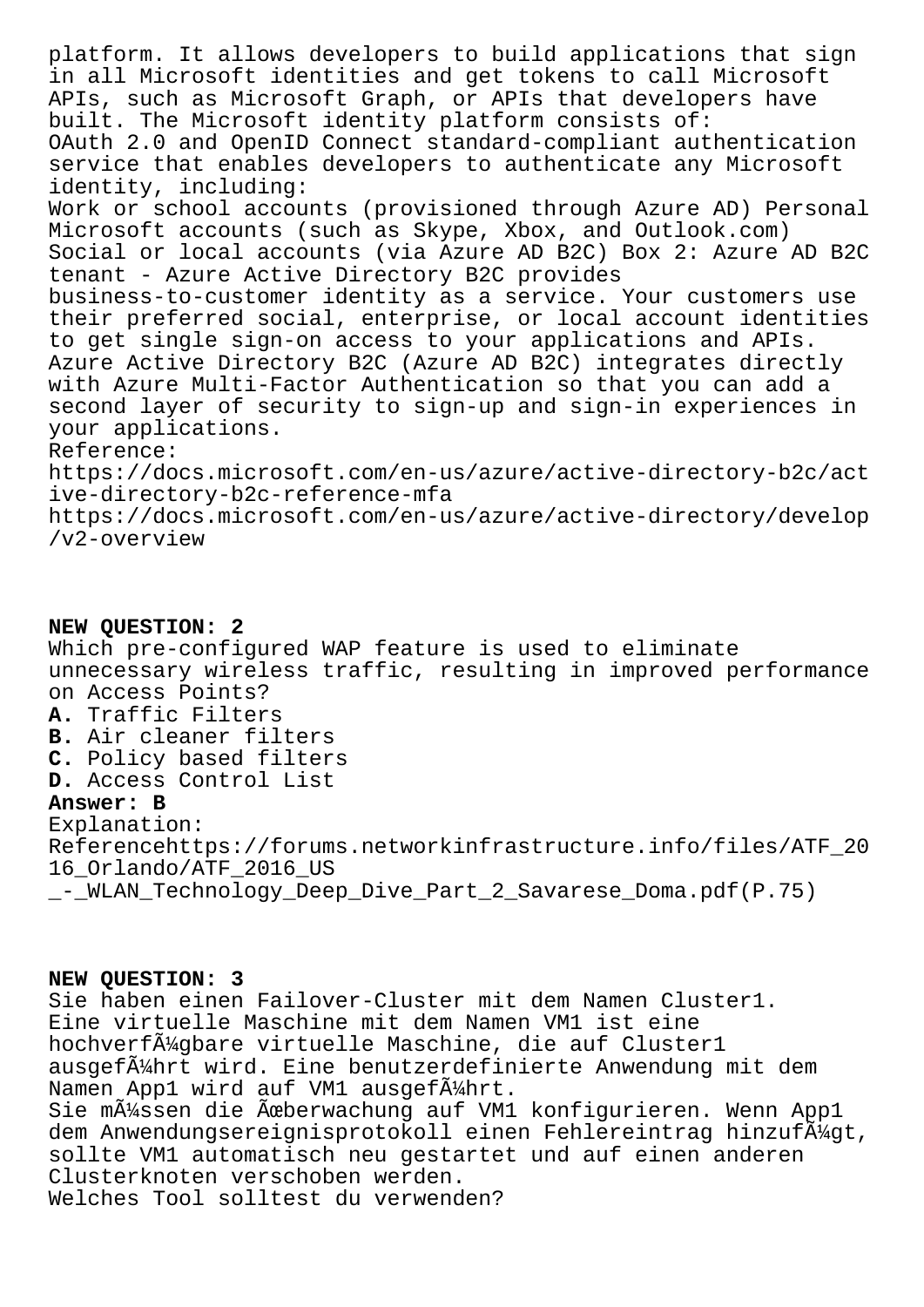- **A.** Failover-Cluster-Manager
- **B.** Server Manager
- **C.** Ressourcenmonitor
- **D.** Hyper-V-Manager

# **Answer: A**

Explanation:

Do you have a large number of virtualized workloads in your cluster? Have you been looking for a solution that allows you to detect if any of the virtualized workloads in your cluster are behaving abnormally? Would you like the cluster service to take recovery actions when these workloads are in an unhealthy state? In Windows Server 2012/2016, there is a great new feature, in Failover Clustering called "VM Monitoring", which does exactly that - it allows you monitor the health state of applications that are running within a virtual machine and then reports that to the host level so that it can take recovery actions. VM Monitoring can be easily configured using the Failover Cluster Manager through the following steps:

References:

https://blogs.msdn.microsoft.com/clustering/2012/04/18/how-to-c onfigure-vm-monitoring-in-windows-server-2012/

# **NEW QUESTION: 4**

Ihr Netzwerk enthält eine Active Directory-Domäne.

Die Domäne enthält zwei Hyper-V-Hosts.

Sie planen, Live-Migrationen zwischen den Hosts durchzufļhren. Sie mļssen sicherstellen, dass der Live-Migrationsdatenverkehr mithilfe von Kerberos authentifiziert wird.

Was solltest du zuerst tun?

**A.** Fügen Sie unter Active Directory-Benutzer und -Computer die Computerkonten f $\tilde{A}^1$ r beide Server der Gruppe Kryptografische Operatoren hinzu.

**B.** Installieren Sie im Server-Manager die Host Guardian Service-Serverrolle auf beiden Servern.

C.  $\tilde{A}_n$ ndern Sie unter Active Directory-Benutzer und -Computer die Delegierungseigenschaften der Computerkonten f $\tilde{A}^{2}_{14}$ r beide Server.

**D.** Installieren Sie im Server-Manager die Host Guardian Service-Serverrolle auf einem DomĤnencontroller.

# **Answer: C**

Explanation:

Explanation

If you have decided to use Kerberos to authenticate live migration traffic, configure constrained delegation before you proceed to the rest of the steps.